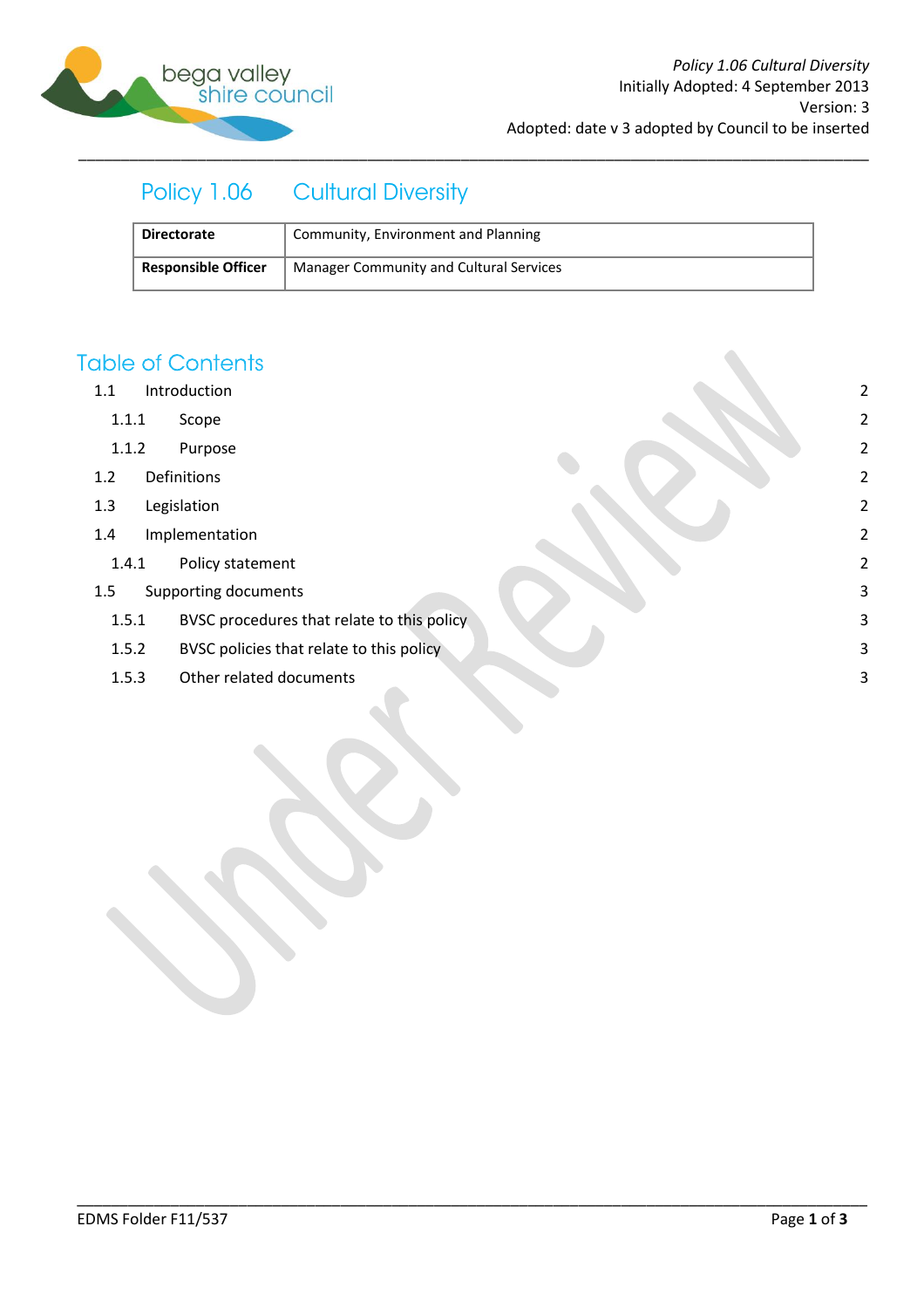

# <span id="page-1-0"></span>1.1 Introduction

### <span id="page-1-1"></span>1.1.1 Scope

This policy prescribes the processes implemented by Council to enhance cultural diversity in the Bega Valley Shire.

#### <span id="page-1-2"></span>1.1.2 Purpose

To provide guidance in the development, implementation, monitoring and evaluation of processes aimed at reducing barriers to participation by people from diverse backgrounds, and to acknowledge and support cultural diversity in the Bega Valley Shire.

### <span id="page-1-3"></span>1.2 Definitions

Nil

### <span id="page-1-4"></span>1.3 Legislation

*NSW Anti-discrimination Act 1997*

### <span id="page-1-5"></span>1.4 Implementation

### <span id="page-1-6"></span>1.4.1 Policy statement

Bega Valley Shire Council acknowledges that Aboriginal people are the original inhabitants of the lands and waters of the shire.

Bega Valley Shire Council will:

- recognise the spiritual, social and cultural connections of the traditional custodians to the lands, waters and air of the Bega Valley Shire
- recognise the important contribution made by Aboriginal and Torres Strait Islander people, and by peoples  $\bullet$ from culturally and linguistically diverse backgrounds (CALD) to our community
- consider the cultural appropriateness of Council services, policies and processes to reduce barriers to participation for people from diverse cultural backgrounds
- promote and support activities which foster social inclusion and build cross-cultural understanding
- regularly review the Memorandum of Understanding with Local Aboriginal Land Councils and the associated action plan
- recognise significant days and weeks which promote cultural understanding and celebrate cultural diversity  $\bullet$ including Reconciliation Day, Naidoc Week and Harmony Week
- consider opportunities as they arise to raise awareness of local cultural heritage and traditional languages
- maintain a set of protocols which support Council staff to engage and recognise Aboriginal people in a culturally appropriate manner
- ensure engagement methodologies are culturally appropriate to effectively engage with local Aboriginal people and by people from diverse cultural backgrounds
- advocate to other levels of government to improve social and economic outcomes for Aboriginal and CALD communities

\_\_\_\_\_\_\_\_\_\_\_\_\_\_\_\_\_\_\_\_\_\_\_\_\_\_\_\_\_\_\_\_\_\_\_\_\_\_\_\_\_\_\_\_\_\_\_\_\_\_\_\_\_\_\_\_\_\_\_\_\_\_\_\_\_\_\_\_\_\_\_\_\_\_\_\_\_\_\_\_\_\_\_\_\_\_\_\_\_\_\_\_\_